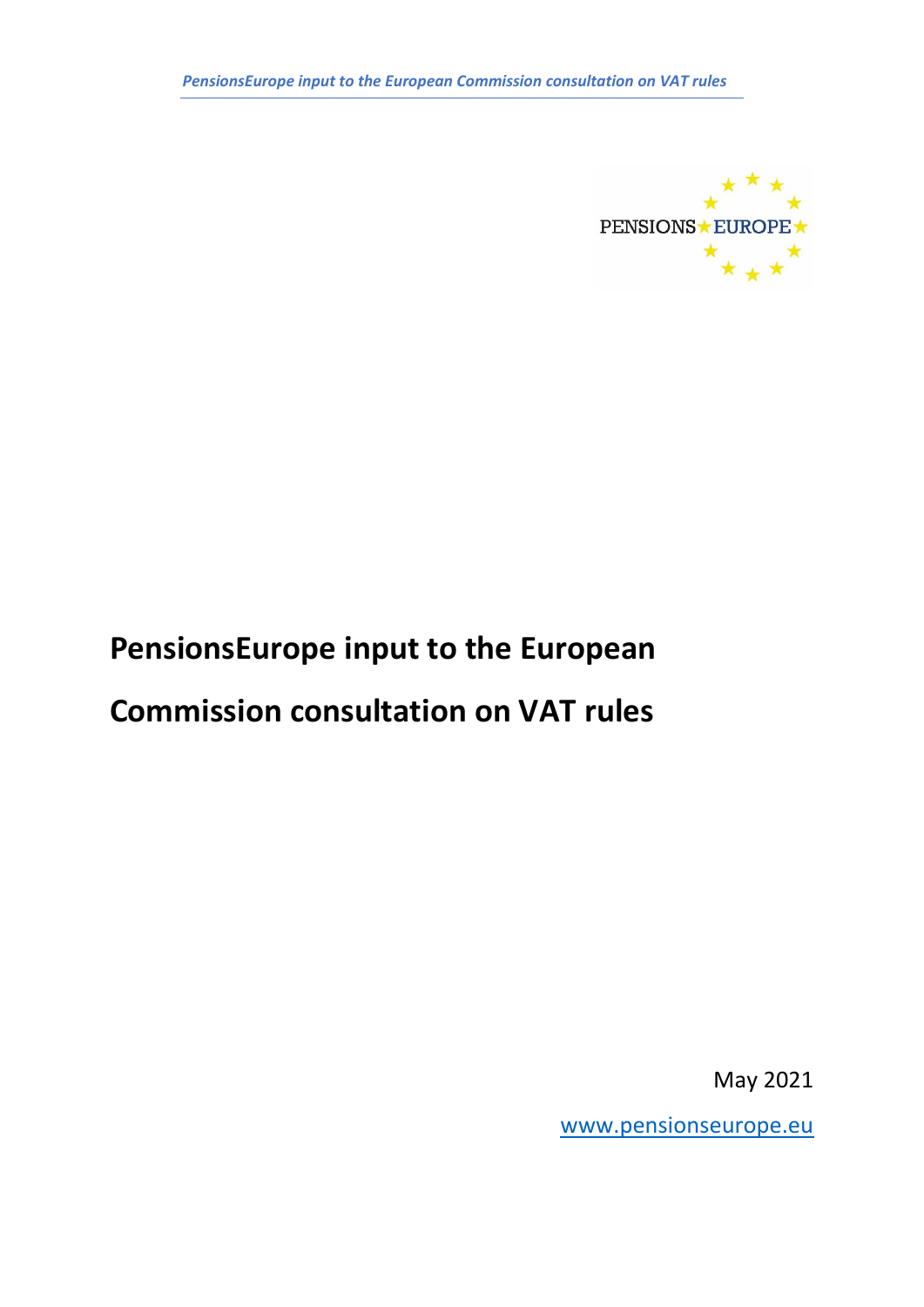#### **1. PensionsEurope input to the European Commission consultation on VAT rules**

#### *General remarks*

PensionsEurope supports the European Commission's objective to simplify the life of taxpayers operating in the Single Market and we welcome the review of the VAT rules. In our joint [position paper](https://www.pensionseurope.eu/system/files/Position%20paper%20VAT%20Directive%20Final.pdf) (November 2018) together with AEIP on the necessary steps to relieve pension fund participants from unnecessary VAT burden, we called for an amendment to the VAT Directive that provides more clarity with respect to the legal basis of the VAT exemption for pension funds and occupational pensions, is non-discriminative with regard to pension schemes, and is up-to-date.

In general, we believe all pension fund participants should be protected from unnecessary VAT burdens, regardless the character of the schemes (DB / DC / hybrid) as well as the Member State in which the services are being received. This exemption is especially relevant since pension plans (i) are in essence cost-sharing arrangements of beneficiaries with a clear public interest of preventing poverty among the elderly, as well as providing for survivor pensions, and (ii) they deliver services themselves that are being exempt meaning their VAT on purchases of services or goods cannot be recovered. Thus, **we speak out for the retention of relevant VAT exemptions and are clearly against a general abolition of the system of VAT exemptions or relevant VAT exemptions as we do not see the stated advantages in the Commission's Roadmap** ("*The removal of the exemption would not only free the suppliers of financial and insurance services from irrecoverable input VAT, but it would greatly simplify the VAT rules for the sector*"). If VAT exemptions for financial and insurance services would be abolished in a broad manner to create "VAT neutrality" this would at the end lead to an increase in cost and a reduction in benefits for beneficiaries because the cost decrease under way for purchased preliminary products and services will not outweigh the likely increase due to the abolition of VAT exemptions.

The current exemption, in the light of the case law, seems to work for pension funds in most countries. Nevertheless, there is some ambiguity as to the application of the VAT Directive to pension schemes. In the landmark Wheels and ATP cases, the ECJ has set out the conditions for the application of the exemption for special investment funds to pension schemes. The most crucial test is to assess whether the pension fund participants bear the investment risk. Whereas this differentiation is useful when distinguishing between 'pure' DC and DB schemes, there also exist many types of 'hybrid' schemes that combine elements of both systems. It is unclear how the case law relates to these hybrid schemes. The legal uncertainty and the mass of relevant case law thus arises most from the fact that pension schemes have to qualify under Art. 135 (1) g VAT Directive that emphasises certain characteristics from investment funds. **To reduce legal uncertainty and resulting complexity in arrangements a clear and undisputable legal exemption from VAT for management services and custody services to all types of pension schemes** (particularly Institutions for Occupational Retirement Provision (IORPs) as defined by the Art. 6 (number 1) of the Directive 2016/2341) is needed and would be much more effective than disrupting the system of relevant VAT exemptions in total. Furthermore, regarding the Article 135 of the Council Directive 2006/112/EC of 28 November 2006 on the common system of VAT, we would like to suggest adding on the Paragraph 1 (letter f) the management and the safekeeping in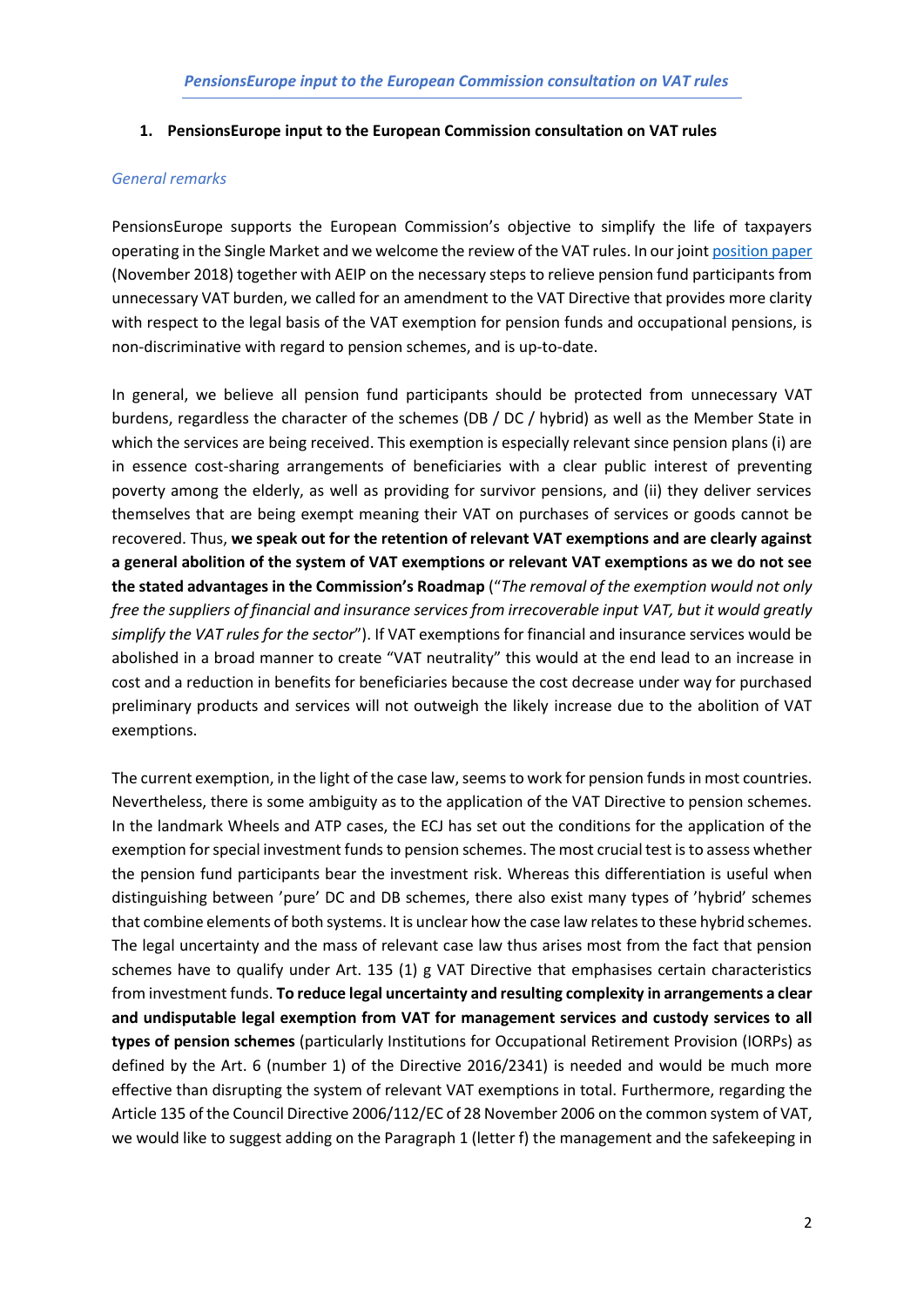shares, interests in companies or associations, debentures, and other securities, so as also the services provided by the custodian banks would be exempted from VAT.

We recommend providing certainty irrespective the Member States in which the management and custody services are rendered. Even though Member States have organised their pension system differently, economically these pension systems are comparable in essence. Regardless of the type of commitment, all pension plans should be treated the same for VAT purposes. Therefore, we believe **the current exemption for special investment funds should be extended to all pension schemes.** 

The EC's combined evaluation roadmap/inception impact assessment states that *"Existing distortions linked to the exemption and its diversified application across the Member States should be reduced."* Even though the VAT exemption is in place, in some countries there is a stamp duty (for instance 4%) that is not subject or exempt from VAT and there is no possibility of any deduction. In other Member States the investments of pension funds in real estate are not exempted from VAT. We urge the EC to recommend Member States to exempt (at least) pension schemes from the stamp duty (or decrease their duty to no more than 1%) and to exempt all the investments of pension schemes, including those on real estate.

Finally, PensionsEurope believes that establishing a cross-border investment-friendly tax environment in the EU not only requires removing unfair tax treatment but also introducing tax incentives. The EC's statement that "[…] Tax and other financial incentives, as well as collective bargaining play an important role […]" in "improving the cost-effectiveness, safety and equitable access to supplementary pension schemes" is still valid and should be taken into account as well.<sup>1</sup> Regarding financial incentives, for instance OECD report on "[Financial incentives for funded private pension plans](https://www.oecd.org/finance/private-pensions/Financial-Incentives-for-Funded-Pension-Plans-in-OECD-Countries-2019.pdf)  [in OECD countries](https://www.oecd.org/finance/private-pensions/Financial-Incentives-for-Funded-Pension-Plans-in-OECD-Countries-2019.pdf)" (November 2019) is very helpful. Recently also the High-level group of experts on pensions recommended in its [final report](https://ec.europa.eu/transparency/regexpert/index.cfm?do=groupDetail.groupMeetingDoc&docid=38547) (of December 2019) that "*Member States should reserve tax and/or financial incentives in both the saving and the pay-out phase for supplementary pensions meeting minimum quality requirements. These incentives should reflect the diversity in characteristics of types of pensions and the related social policy of a Member State*".

**In our answers below, we have particularly focused on the questions which we have found the most relevant.**

<sup>&</sup>lt;sup>1</sup> EU White Paper 'An Agenda for Adequate, Safe and Sustainable Pensions' ([COM\(2012\) 55 final\)](file:///C:/Users/Pekka.eskola/Desktop/VAT/eur-lex.europa.eu/LexUriServ/LexUriServ.do%3furi=COM:2012:0055:FIN:EN:PDF).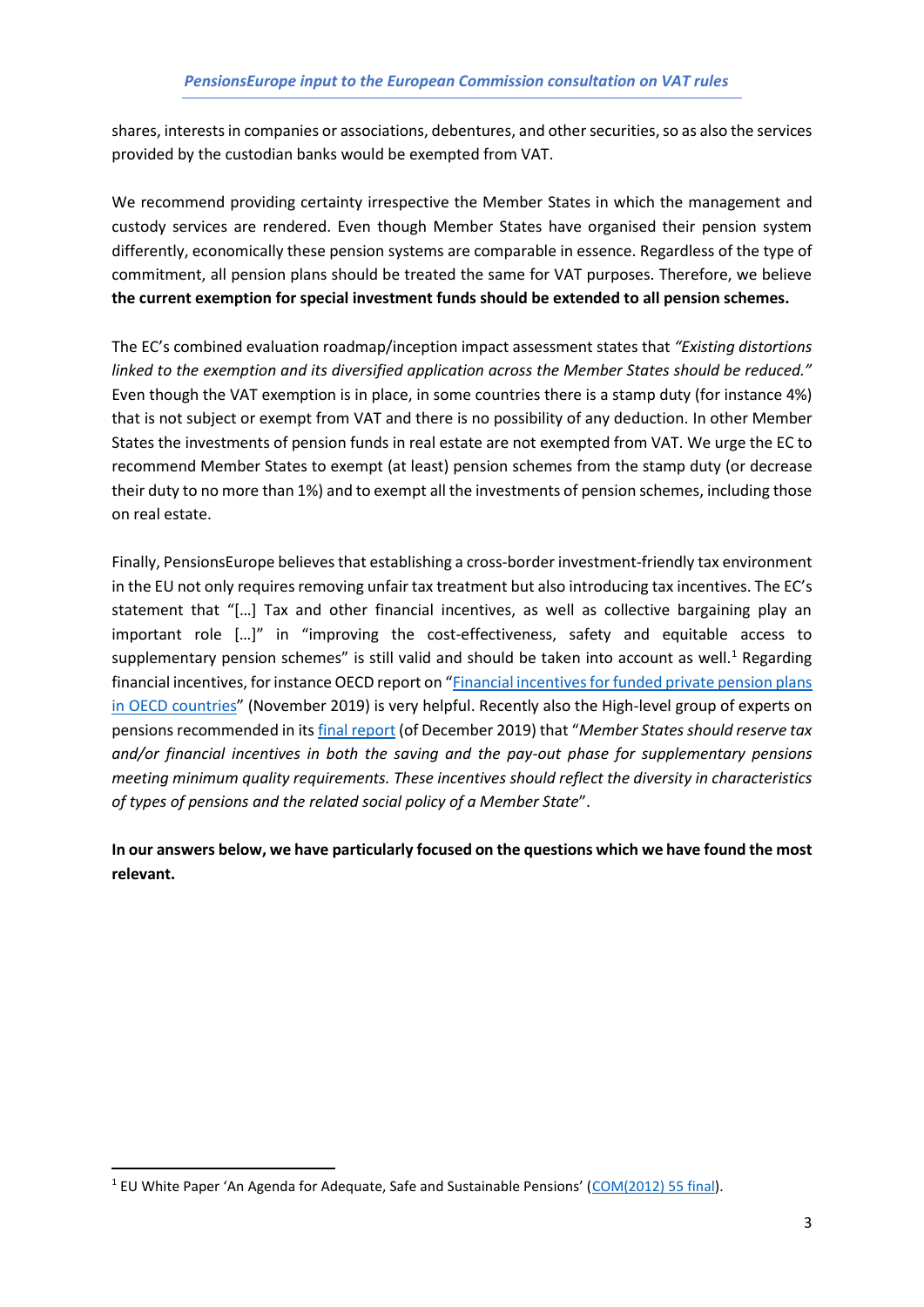#### *Answers to specific questions*

*Question 20: The exemption of financial and insurance services from VAT was introduced in 1977 as an exception to the general rule that VAT is to be levied on all services supplied for consideration by a taxable person. To what extent do you agree that the exemption is still needed?*

- Strongly agree
- **Agree X**
- Neutral
- Disagree
- Strongly disagree
- Not sure

#### **PensionsEurope explanation:**

The VAT exemption for financial services was also introduced, as the tax base is difficult to determine, and the services provided to end consumers should be as inexpensive as possible. As long as no other solutions have been developed for these objectives, the current taxation system should remain in place, but a modernization is urgently needed.

We strongly believe that the exemption is still needed because a repeal of the exemption risks to lead (yet again) to a cost increase for IORPs and their members, given the fact that the IORPs are unable to recover the VAT on purchases of services or goods. This rise of expenditures will either have to be financed by the sponsor or be borne by the members. Neither of these scenarios will lead to a positive outcome. Sponsors are already confronted with historically low interest rates and face very challenging times given the economic uncertainties in the wake of the Covid-19 crisis. Additional costs borne by members will lead to a decline in the adequacy of their pensions, this against a backdrop of (e.g.) the Capital Markets Union Action Plan where Member States are called upon to create a Pension dashboard to facilitate the monitoring of pension adequacy.

As per illustration we believe it to be expedient in this context to refer to the intentions the Belgian government laid out in its Coalition Agreement (30 September 2020) regarding the 2nd Pillar: "The costs (entry costs, management costs, ...) charged by pension institutions in the context of the 2nd and 3rd pillar will be inventoried, analyzed and, if necessary, measures will be taken.

Cost reduction is an important factor in improving the return on supplementary pensions. This can be done through administrative and legal simplification, among other things. That is why, together with all stakeholders, a comprehensive overview will be made of the further possibilities for automation and cost reduction in the administrative management and handling of supplementary pensions, the legal obstacles will be mapped out and a step-by-step plan will be drawn up for the realization of more efficient solutions."

We fully subscribe these goals as we believe that (new) regulations should be geared towards cost reduction and – efficiency, and efficient administrative solutions. We therefor do not concur with the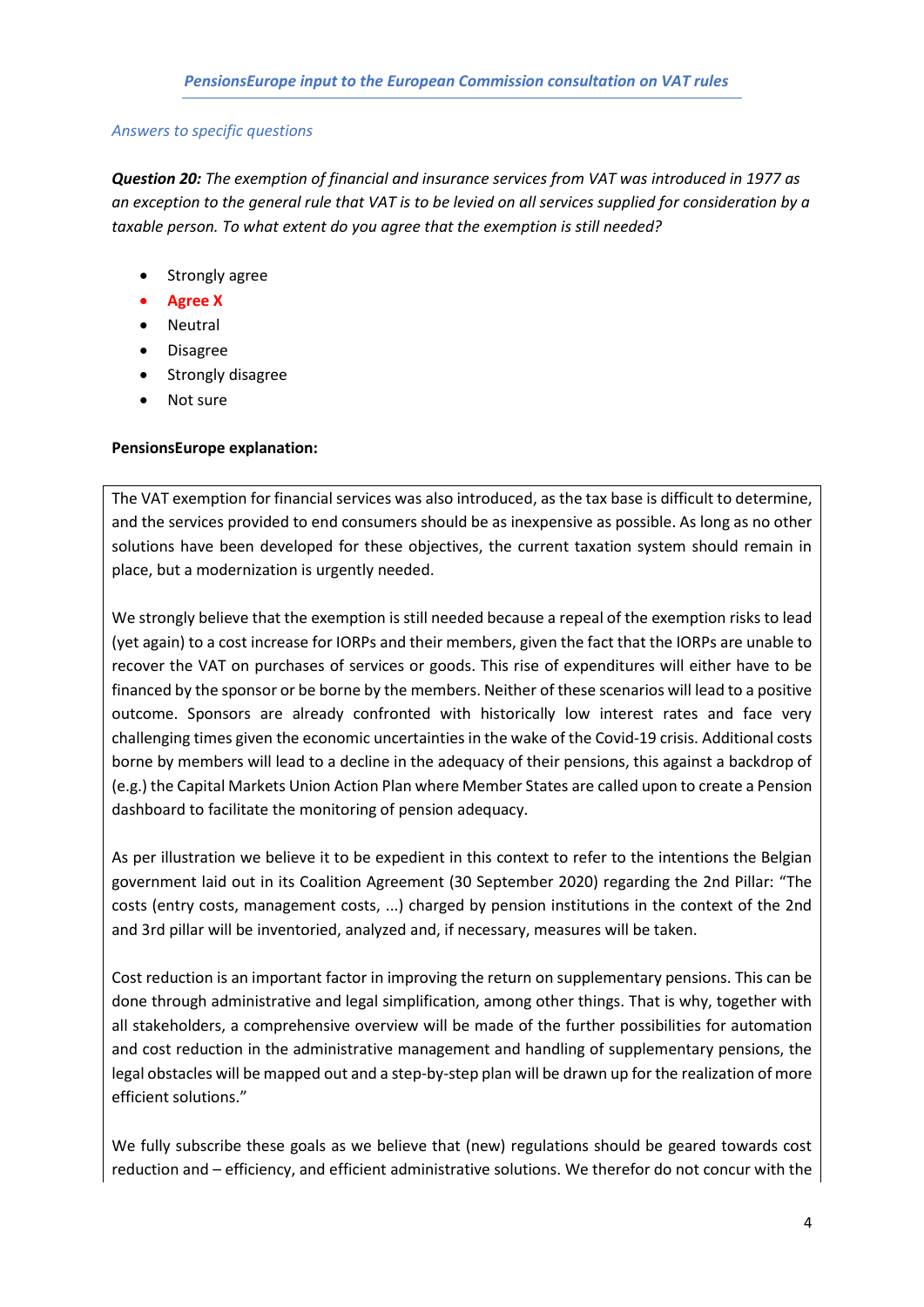#### *PensionsEurope input to the European Commission consultation on VAT rules*

statement mentioned in the survey that "the current rules are believed to be complex and difficult to apply in practice, and possibly have not kept pace with the developments of new services in the financial industry (for example services linked to crypto-assets and e-money). This seems to have led to increasing litigation before the CJEU, legal uncertainty and high administrative and regulatory costs. Moreover, such rules are interpreted and applied inconsistently by Member States, which contributes to distortions within the EU and in exchanges with third countries." On the contrary, a (partial) repeal of the exemption would – at least for pension funds – lead to a situation of legal uncertainty and increasing costs. This is a strong argument in favor of extending the current exemption for special investment funds to all pension schemes, meaning that all pension plans should be treated equally for VAT purposes, irrespective of the Member States in which the management services are rendered.

### *Question 21: In general, how would you assess the functioning of the exemption of financial*

*and insurance services?*

*The exemption...*

- ... works very well
- **... works well, but could be improved X**
- ... works poorly and should be improved
- … should be removed

#### **PensionsEurope explanation:**

There is legal uncertainty regarding the VAT exemption of the administration of occupational pension schemes. For instance, according to the wording of the German VAT exemption provision, the management of pension institutions within the scope of application of the Insurance Supervision Act is exempt from VAT. However, it is disputed whether - beyond the wording of the national tax exemption provision - only those pension institutions are covered by the tax exemption that manage special investment funds in the sense of the VAT Directive. Legal certainty on this issue could be provided only if Art. 135 of the VAT Directive were amended to include a clear and unambiguous VAT exemption for the administration of all types of occupational pension schemes. The exemption of pension schemes should be irrelevant of the type of benefits that the pension schemes offer. The wording of such an exemption provision in Article 135 could read: "(1) Member States shall exempt the following transactions: (m) management services and custody services to pension schemes providing post-employment benefits such as retirement benefits and benefits in the event of death or incapacity for work."

A second example is the current case law in the Netherlands. In December 2016, the Hoge Raad has refused application of the VAT exemption to a pension fund based on conditions different from the conditions formulated by the CJEU [\(ECLI:NL:HR:2016:2786\)](http://deeplink.rechtspraak.nl/uitspraak?id=ECLI:NL:HR:2016:2786). The Dutch tax authorities are since following the conditions of the Hoge Raad since, thereby not giving full application to the conditions formulated by the CJEU. In paragraph 2.3.3. of its judgment, the Hoge Raad considers that the risk regarding the pension fund's investments is borne by its participants. As the other conditions were undisputedly met this consideration should have been sufficient to decide that all conditions as set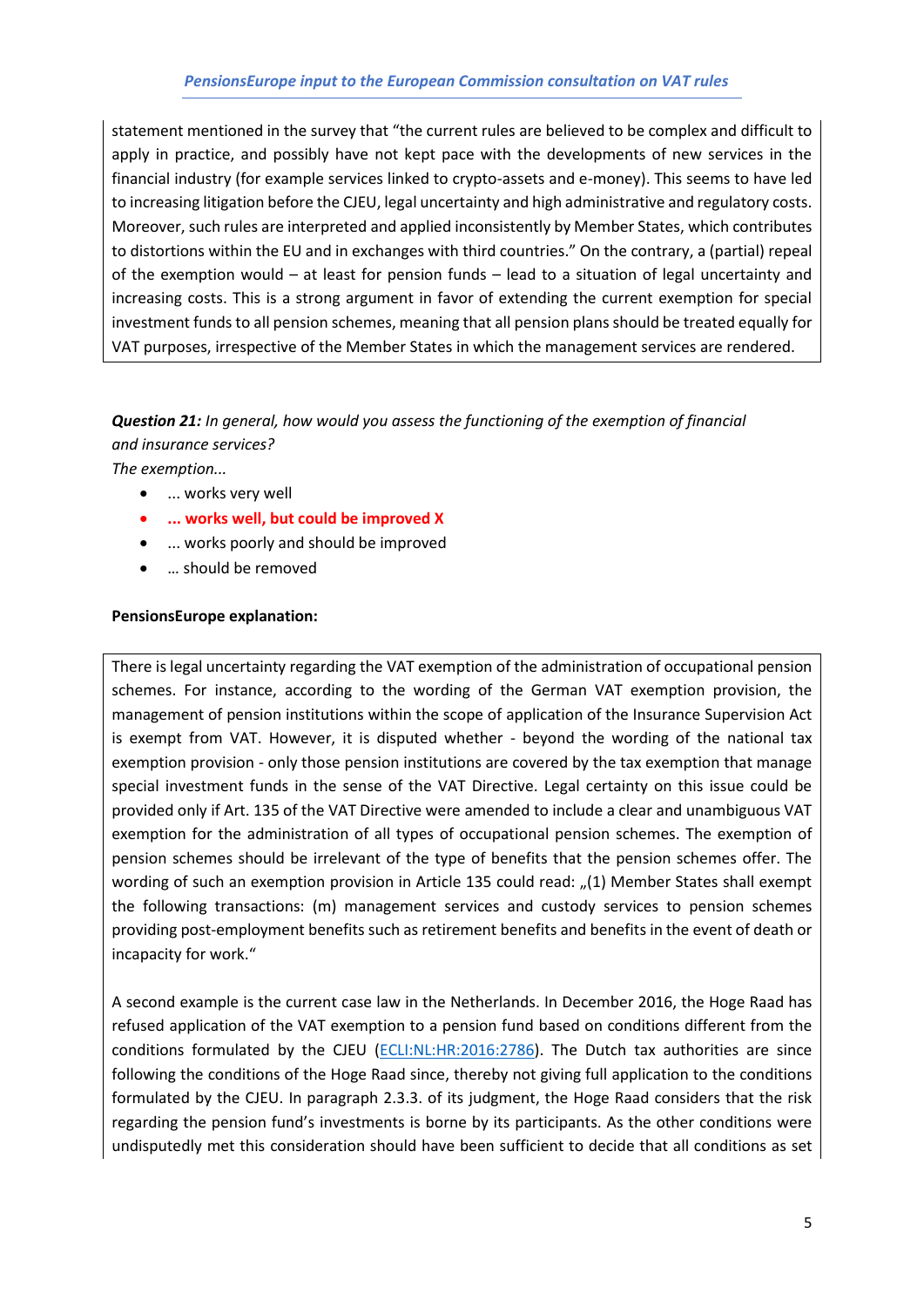out by the CJEU in ATP were fulfilled. Yet, the Hoge Raad concludes that the pension fund in question is not a SIF, whilst not fully applying the 'comparability test'<sup>2</sup>.

*Question 35: Do the current VAT rules for financial and insurance services result in prices lower than those that would apply if these services were taxed?*

- Yes, but just for final non-taxable customers
- Yes, for all customers
- **In part, due to other similar taxes X**
- No
- Do not know

#### **PensionsEurope explanation:**

In general, the VAT exemption itself is helpful in reducing taxes on prices for insurance including pensions and financial services. However, the hidden VAT is passed on to the consumer increasing the price of the insurance cover. Furthermore, in many Member States other similar taxes are being levied on insurance services.

For example, many insurance contracts are subject to insurance premium tax for instance in Germany rather than VAT. Therefore, the insurance customer is burdened by the insurance premium tax in the same amount. However, life insurance or pension benefits are exempted from the German insurance premium tax, thus the price reducing advantages of the VAT exemption are in place.

*Question 38: To what extent do you agree or disagree with the following statement: The lack of input tax deduction is detrimental to the financial and insurance sector. It compels the sector to outsource services which are typically provided in-house, thus raising the costs.*

- Strongly agree
- Agree
- Neutral
- Disagree
- **Strongly disagree X**
- Do not know

#### **PensionsEurope explanation:**

We agree that the lack of input VAT deduction is detrimental to the financial and insurance sector. However, this does not lead to a pressure on outsourcing services that are normally provided in-house.

 $^2$  The test that considers a pension fund to be comparable to a UCITS and therefore falls within the scope of the exemption of art. 135(1)(g) of the VAT Directive, if the following conditions are met:

<sup>-</sup> the fund is subject to specific State supervision;

<sup>-</sup> it is funded by the persons to whom the retirement benefit is to be paid;

<sup>-</sup> the savings are invested using a risk-spreading principle; and

<sup>-</sup> the pension customers bear the investment risk.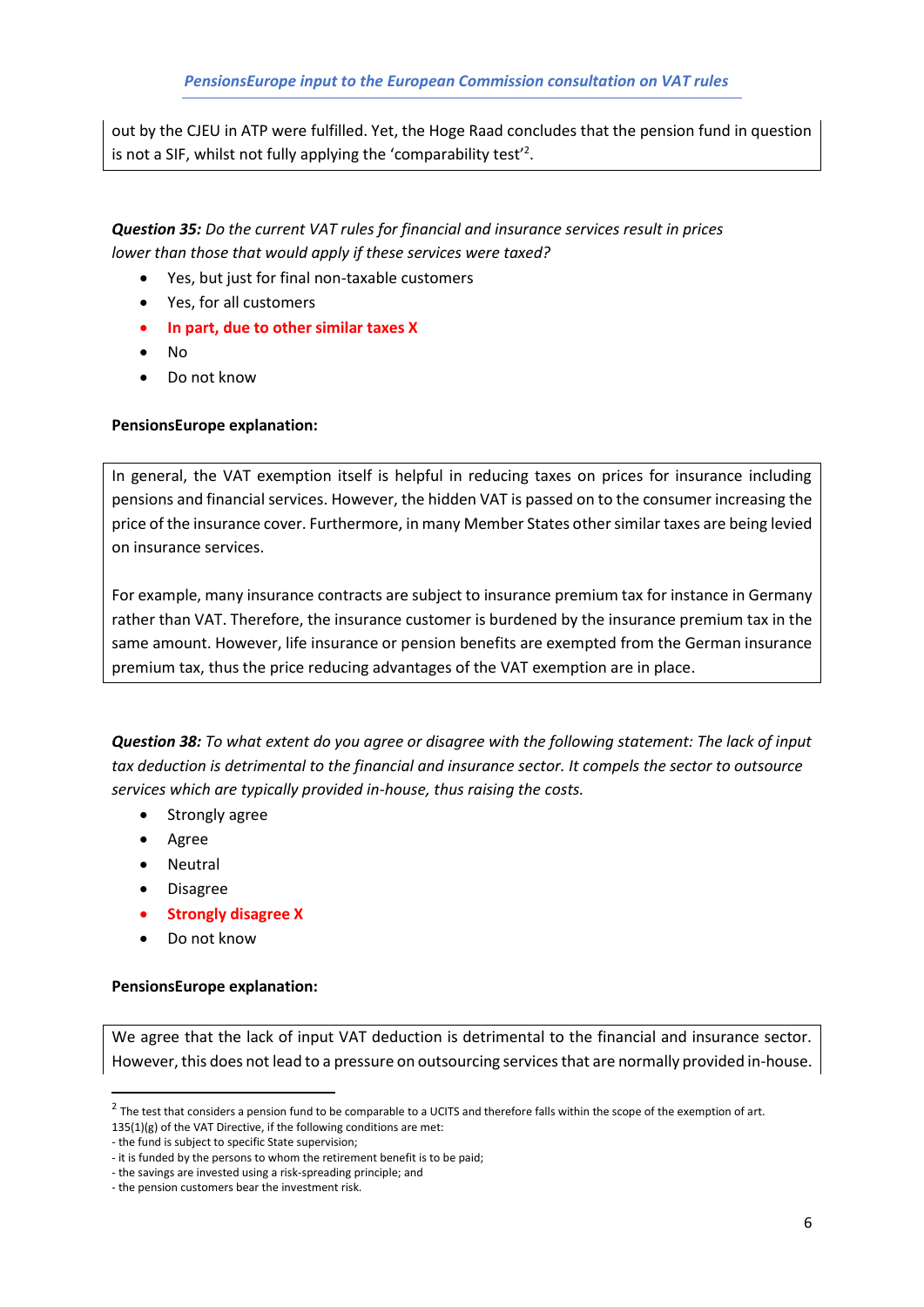Rather, the opposite is the case: burdening external services with VAT (without the possibility of deducting it) while internal services are naturally not subject to VAT, leads to a comparative disadvantage for outsourcing solutions.

*Question 41: The VAT treatment of emerging trends under the current VAT rules for financial and insurance services can be problematic due to unclear definitions for VAT purposes. In connection with which of the emerging trends listed, do you consider this correct?*

*Multiple answers possible*

- Services provided by means of fintech
- E-money
- Services linked to crypto-assets (such as mining)
- Payment services
- **Other X**
- Do not consider it problematic
- Do not know

*Question 42: Please indicate which other trend(s):*

#### **PensionsEurope answer:**

The jurisdiction of the CJEU during the last decade has created a large legal uncertainty, whether the management of pension schemes can still enjoy the exemption of Art. 135 para. 1 g) CVSD. Reference is made to the cases C-424/11 Wheels Common Investment Fund Trustees, C-464/12 ATP PensionServices, C-275/11 GfBk. Though at a first glance the criterion of the CJEU, who bears the risk of the investment seems to be a clear criterion, such criterion in its practical application provides for unsurmountable difficulties, e.g. in cases, where the pensions paid to former employees by a pension fund depend on age and salaries on the one hand (risk with the employer) though also on reference interest rates or earnings made by the pension fund. Thus, the exemption of Art. 135 para. 1 g) CVSD shall not depend on that risk criterion but only on the nature of pension fund as special investment fund as defined by the Member State. As stated above, the exemption of the administration of pension schemes should be irrelevant of the type of benefits that the pension schemes offer. The comparison with "normal" investment funds is not adequate and the purpose of the VAT exemption should clarify that the administration of pension schemes itself is exempted (and not only if it is comparable to a special investment fund in the meaning of an UCITS).

*Question 44: In your view, which would be the best way to reform the rules on exemption? Multiple answers possible*

- Update definitions of exempt services drawing on the extensive CJEU case law in the field of VAT
- **As regards the definitions, refer to other EU regulations governing the financial and insurance sector X**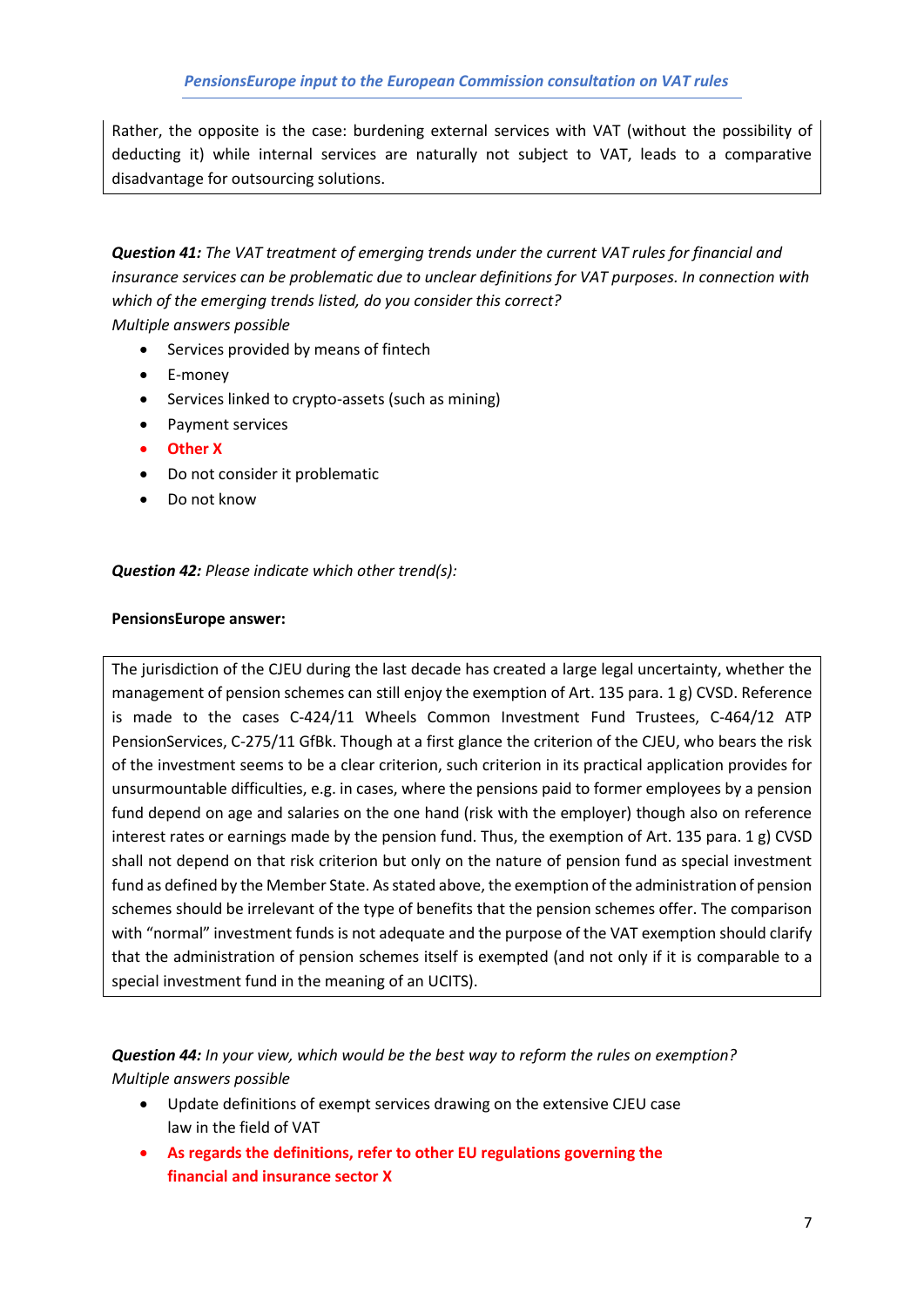- Removing the exemption, so that definitions will be no longer needed
- Other

#### **PensionsEurope explanation:**

The supply of services related to the professional workers, sector or company pension scheme should remain fully exempt from VAT to avoid a double taxation of VAT and insurance tax. Since the EUGH CJEU case law had to decide the VAT exemption on the basis of the existing legal situation, an adjustment of the VAT rules to the EUGH CJEU case law does not appear to be expedient. In this respect, the supply of services that are to be subject to VAT exemption should refer to the existing definitions in the local legislations for the finance and insurance sector. Any adjustments to the definitions in these local legislations would then be covered in the field of VAT automatically. Or, to reduce this kind of legal uncertainty and complexity, a clear and undisputable legal exemption from VAT for pension schemes could be much more effective than disrupting the system of relevant VAT exemptions in total.

### *Question 46: The removal of the exemption for financial and insurance services could benefit the neutrality of the VAT system. What could be other effects of such a removal? Multiple answers possible*

- Simplification in the application of the VAT rules for financial and insurance
- services
- Lower VAT compliance costs
- Less distortive effect of the exemption on competition linked to suppliers
- from non-EU countries operating in the EU
- Higher VAT compliance costs
- Higher complexity of VAT rules
- None
- **Other X**

#### *Question 47: Please indicate which other effect(s).*

If VAT exemptions for financial and insurance services would be abolished in a broad manner to create "VAT neutrality" this would at the end lead to an increase in cost and a reduction in benefits for beneficiaries because the cost decrease under way for purchased preliminary products and services will not outweigh the likely increase due to the abolition of VAT exemptions. A blanket abolition of VAT exemptions would have far-reaching negative consequences that are not addressed in the Commission's consultation. If the VAT exemption were to be extensively abolished, pension funds would have considerable negative effects on their contribution side on the one hand and in asset management through investment funds on the other side. The theoretically possible cost savings in the upstream supply chain mentioned in the roadmap will not outweigh the additional costs at the level of the pension scheme, and the transfer of the cost savings is clearly dependent on the market power of the actors involved.